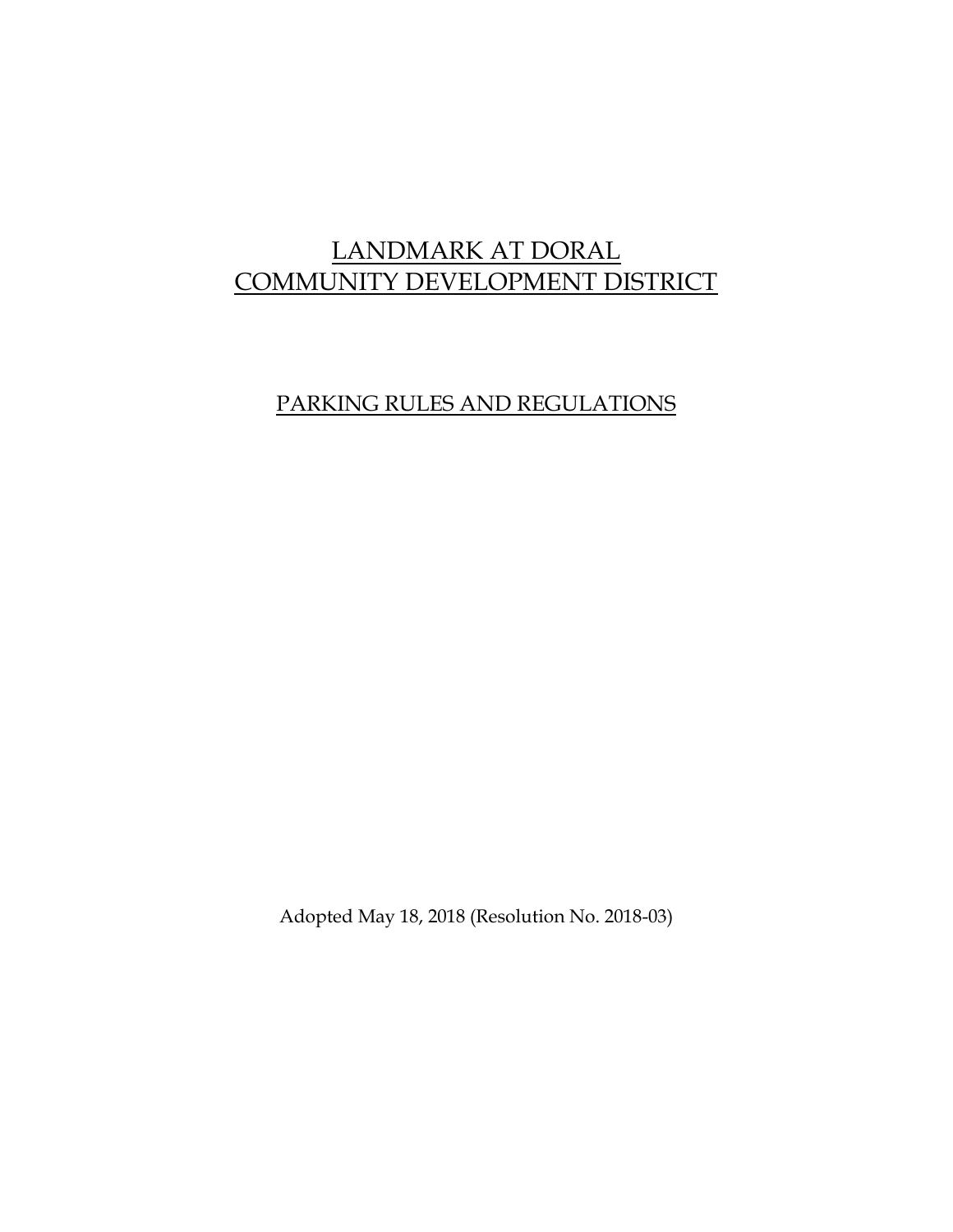#### LANDMARK AT DORAL COMMUNITY DEVELOPMENT DISTRICT

#### PARKING RULES AND REGULATIONS

- 1.0 Parking and Towing. The rules and regulations of this Section 1.0 are hereby adopted by the Landmark at Doral Community Development District (the "District") and shall be referred to as the "CDD Parking Rules and Regulations" or the "Parking Rules and Regulations").
	- 1.1 Applicability. The CDD Parking Rules and Regulations shall be applicable on, over, or within those (a) designated parking lots or designated paved parking spaces or stalls owned by or dedicated to the District (collectively, the "Parking Areas" and each a "Parking Area"), (b) District rights-of-way, including but not limited to the roads, streets, thoroughfares, swales, and sidewalks owned by or dedicated to the District or which the District is responsible for maintaining (the "District Right-of-Way"), all as more particularly shown in Appendix 1.0, which is attached to these Rules and is specifically made a part hereof, as well as (c) any other property owned by or which the District is responsible for maintaining . For purposes of these CDD Parking Rules and Regulations, "vehicle" shall include any self-propelled vehicle or motorized means of transport.
	- 1.2 District Parking Areas. Non-commercial vehicles are permitted to park within designated Parking Areas, which includes, but is not limited to, the guest spaces or stalls located throughout the community on District property. Parking within the Parking Areas shall be on a first come, first served basis. No trailers of any kind shall be parked in the Parking Areas of the District, including guest spaces. Should the trailer be attached or hooked up to a vehicle and parked in violation of these Parking Rules and Regulations, the trailer and the vehicle are subject to towing. Parking at parking stalls adjacent to mailbox kiosks or pads shall be limited to five (5) continuous minutes only, as designated by signage at such locations.

#### 1.3 On-Street Parking.

1.3.1 On-street parking of all vehicles, including trailers, within the District Right-of-Way, or any portion thereof, is prohibited, except as specifically provided below. No vehicles, trailers, or any portion thereof shall block the sidewalk portion of the District Right-of-Way.

1.3.2 No commercial vehicles, limousines, lawn maintenance vehicles, construction vehicles, trailers of any kind, vehicles for hire, or vehicles used in business of or for the purpose of transporting goods, equipment, passengers and the like, or any trucks or vans which are larger than one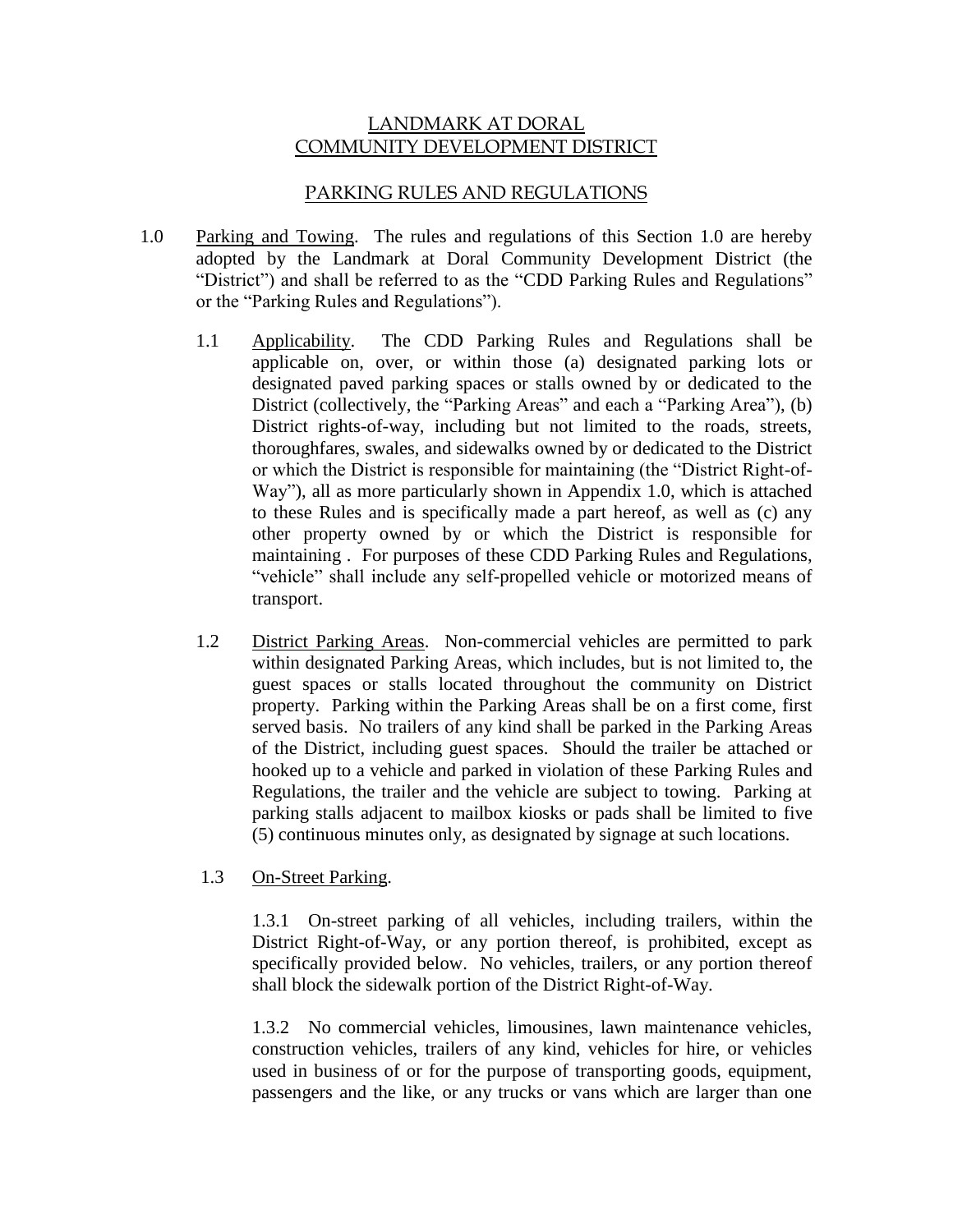ton shall be parked on, over, or within the District Right-of-Way or any Parking Areas, except during the period of delivery or the provision of services to the adjacent residential units. No vehicle displaying commercial advertising shall be parked on, over, or within the District Right-of-Way or any Parking Areas except during the period of delivery or the provision of services to the adjacent residential unit or units. Such vehicles temporarily parked in accordance with this section shall be fully parked on a paved surface designed for parking or vehicular travel. No portion of the vehicle shall be parked on, over, or within a landscaped or grassed surface of the District, including but not limited to the swale. Notwithstanding the foregoing, a vehicle of a District vendor performing services on behalf of the District is permitted to park the subject vehicle in an area where parking is generally prohibited, provided such vehicle is parked for no more than one (1) hour, the parking of the vehicle in such location is necessary for the vendor to perform the services they are hired or contracted to perform, and provided the vehicle is parked in a manner that does not block the District Rights-of-Way.

1.3.3 No portion of any vehicle shall be parked on the District Right-of-Way for any period of time within twenty (20') feet of any District mailbox pad within the District, unless parked within a designated District parking stall in accordance with Section 1.2 above.

1.3.4 No vehicle bearing a "For Sale" or similar sign shall be parked on, over, or within the District Right-of-Way or any Parking Area.

1.3.5 Recreational vehicles, including campers, mobile homes and motor homes, regardless of size, all-terrain vehicles (ATVs or ATCs), go-carts, golf carts, unregistered vehicles, boats, and trailers of any type, are prohibited at all times from parking or being parked on, over, or within any portion of the District Right-of-Way or within any Parking Area. Golf carts being utilized at the time for the purposes of maintenance of properties within the boundaries of the District and which are owned and operated by the District, a homeowners or property owners association, or an agent thereof, are exempt from this provision between the hours of 6:00 A.M. and 8:00 P.M. of the same day.

1.3.6 Vehicles temporarily parked in accordance with Section 1.3.2 above shall not park in any manner which has the effect of disrupting the normal flow of traffic, which would block the ingress or egress of trucks, public service vehicles, and emergency vehicles, which would require other vehicles to leave the paved surface of the District Rights-of-Way to pass, or which would result in a vehicle being parked within portions of more than one parking stall of a Parking Area.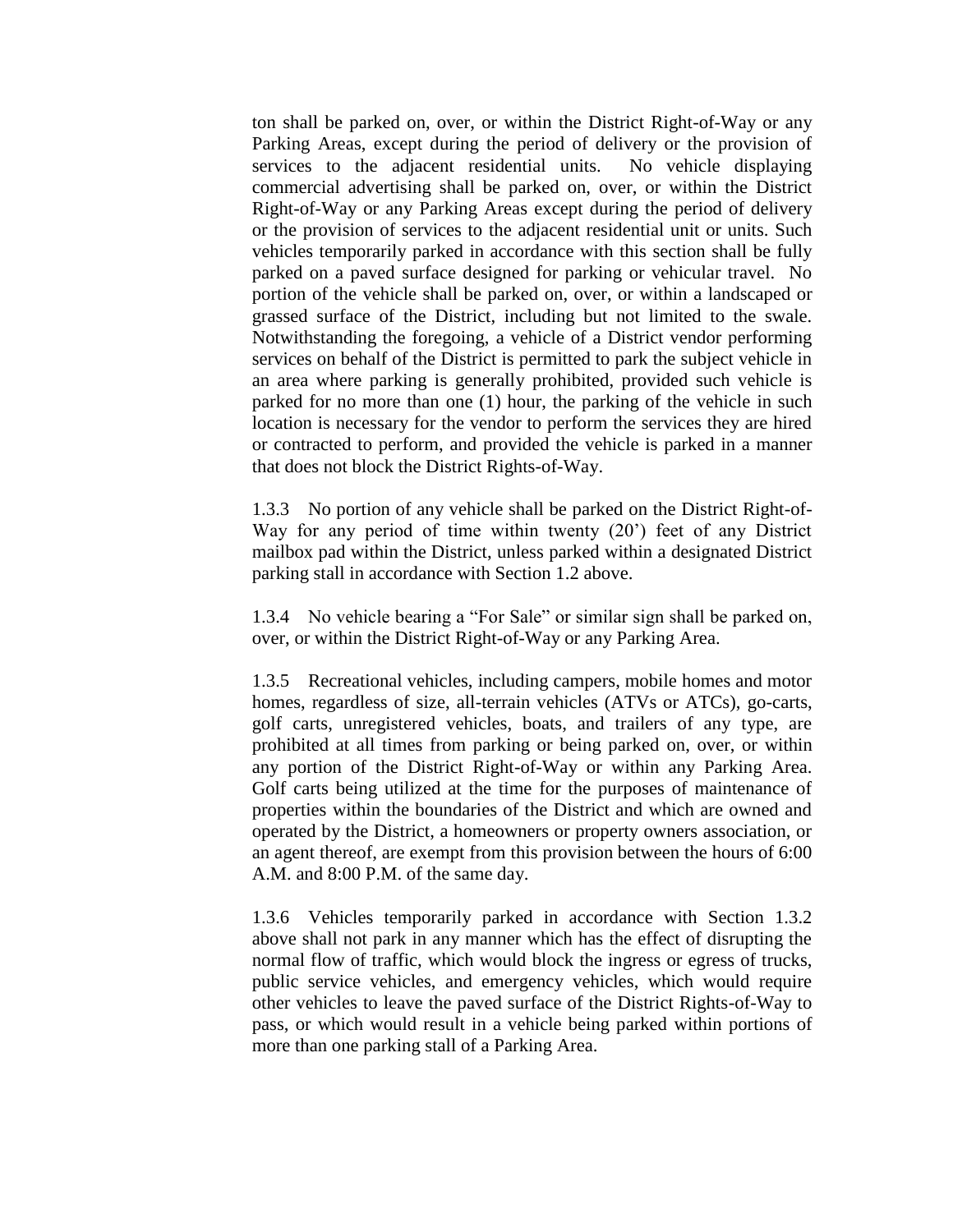1.3.7 Any vehicle that cannot operate on its own power, including, but not limited to any vehicle not having all of its tires inflated, is prohibited from being parked on, over, or within the District Right-of-Way or any Parking Area and shall immediately be removed.

1.3.8 No vehicle bearing an expired registration, missing license plate, or a license plate that fails to match the vehicle registration shall be parked on, over, or within the District Rights-of-Way or any Parking Area.

1.3.9 No vehicle parked on, over, or within the District Rights-of-Way or any Parking Area shall be used as a domicile or residence either temporarily or permanently.

- 1.4 Parking in Other Areas of the District. Parking of any vehicle or trailer, including but not limited to those referenced in Section 1.3.2 above, is strictly prohibited upon or within all non-paved District property, including but not limited to, landscaped or grassed areas within or adjacent to any District Right-of-Way. This prohibition shall remain in effect twenty-four (24) hours per day, seven (7) days per week.
- 1.5 Towing. Any vehicle parked in violation of the District Parking Rules and Regulations shall be towed at the vehicle owner's expense by a towing contractor approved by the District Board of Supervisors. Towing may be undertaken without warning upon direction in writing (email and facsimile is acceptable) from the District Manager or a designee of the District Manager, whereby the tow contractor is then authorized to commence towing for a violation or violations of these Parking Rules and Regulations. The District may assign to a homeowners or property owners association having jurisdiction within the District (an "Assignee") the responsibility to manage the agreement(s) with any tow contractor. Neither the District nor its Assignee shall be liable to the owner of any such towed vehicle or trailer for trespass, conversion, or otherwise. The District, its Assignee, and the employees and agents thereof shall not be guilty of any criminal act by reason of towing pursuant to these Parking Rules and Regulations. Notwithstanding the foregoing, each unit or home owner, tenant, or resident of the District acknowledges that such owner, tenant, or resident and its family, guests and invitees shall abide by all rules, regulations, ordinances and laws imposed by the District, the City of Doral, Miami-Dade County, or the State of Florida, as the same pertains to parking.
- 1.6 Suspension of Rules. The enforcement of the District Parking Rules and Regulations may be suspended in whole or in part for specified periods of time, as determined by resolution of the Board of Supervisors of the District, or by the Assignee, after consultation and approval by the District Manager of the District, for no more than three (3) consecutive days.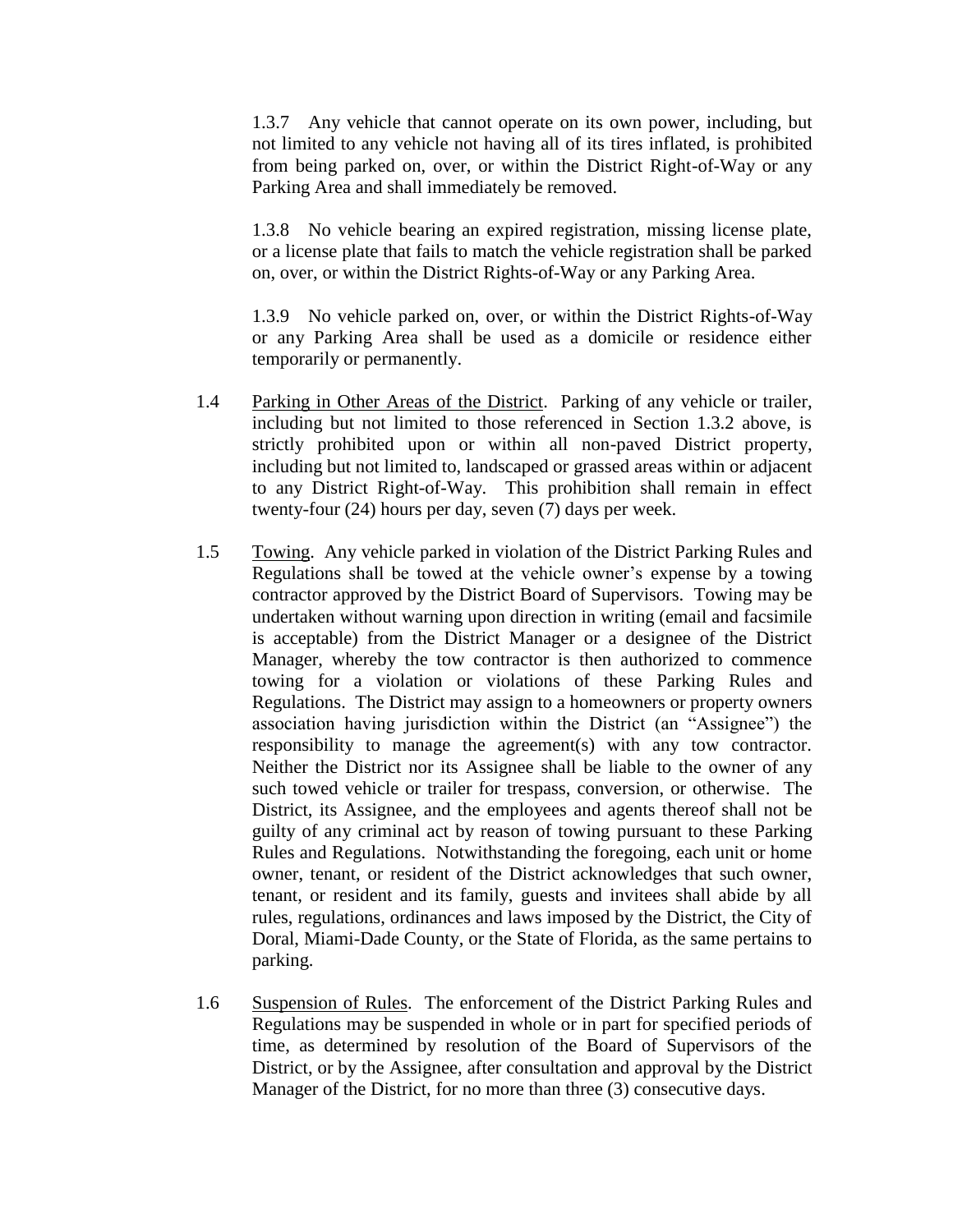- 1.7 Damage to District Property. Should the parking of any vehicle on, over, or within the District Rights-of-Way, Parking Areas, or District Property, or any portion thereof, even if on a temporary basis, cause damage to District infrastructure, landscaping or other improvement, the owner and driver of the vehicle causing such damage shall be responsible to fully reimburse the District to repair or replace such improvement. The decision on whether to repair or replace a damaged improvement shall be at the sole discretion of the District.
- 1.8 Vehicle Repairs. No vehicle or trailer maintenance or repair, except for emergency repairs, shall be performed on, over, or within any portion of the District Rights-of-Way, District Parking Areas, or District property. No vehicles shall be stored, even temporarily, on blocks on, within, or over the District Rights-of-Way, Parking Areas, or District Property.
- 1.9 Other Traffic and Parking Regulations. Nothing in these Parking Rules and Regulations shall prohibit local law enforcement from enforcing the laws that are a part of the State Uniform Traffic Control Law, Chapter 316, Florida Statutes, or any other local or state law, rule or ordinance pertaining to vehicular traffic or parking enforcement.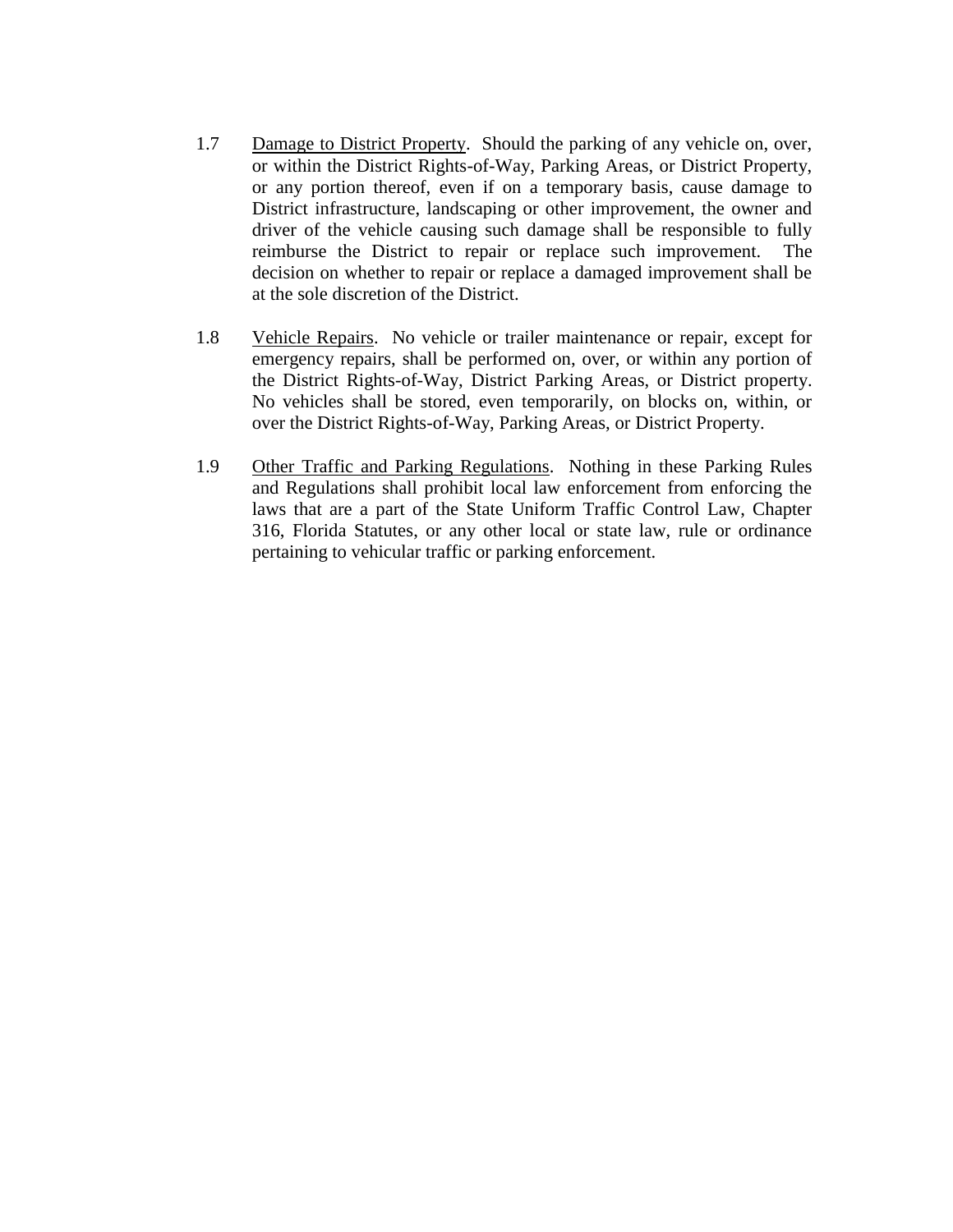### **Appendix 1.0**

### **District Map Showing Areas where the District Parking Rules and Regulations are Applicable**